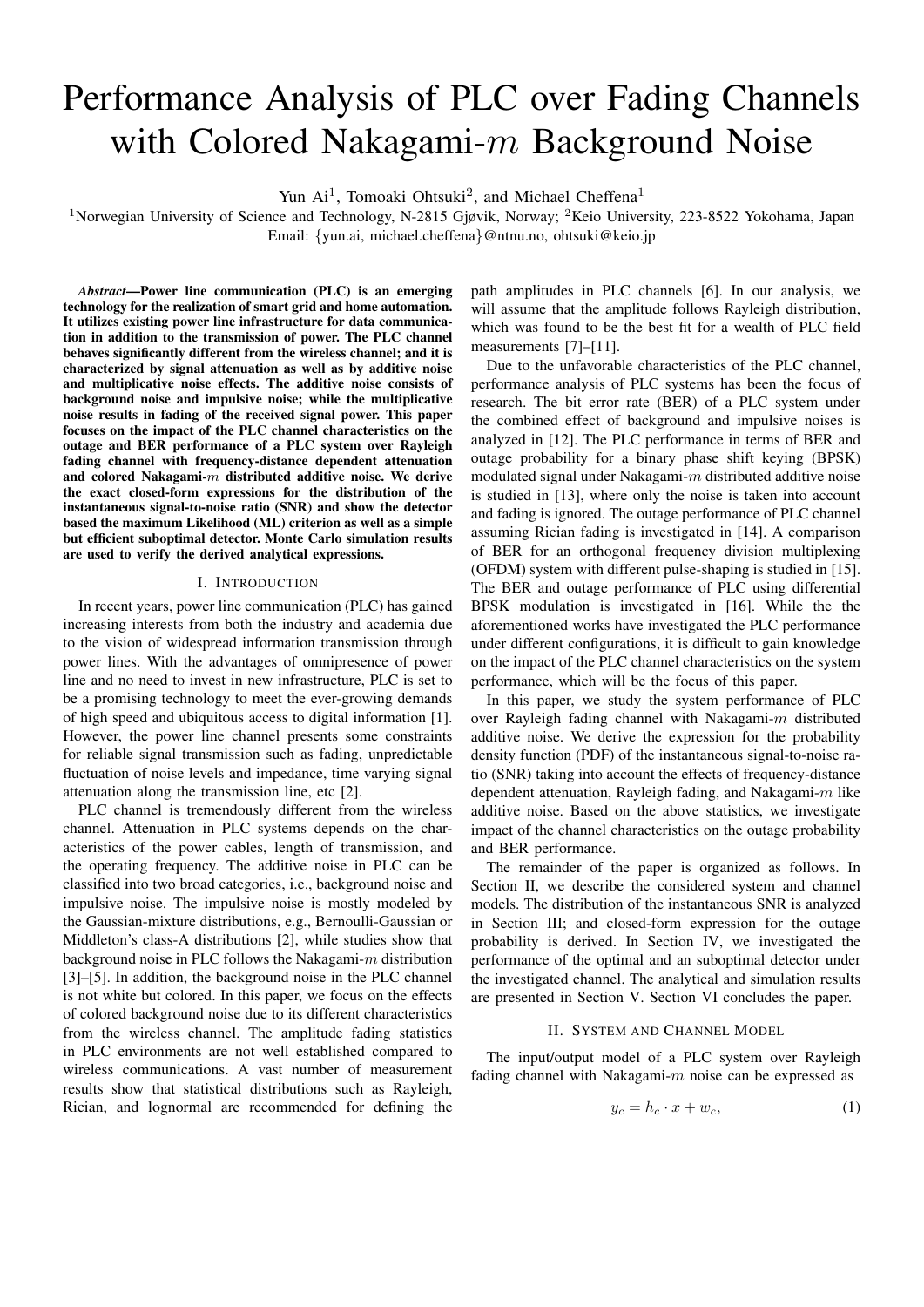where x is the channel input with unit energy, i.e.,  $E[|x|^2] = 1$ ; and  $y_c$  is the channel output. The envelope h of the complex channel gain  $h_c$  is Rayleigh distributed with PDF given by

$$
f_h(h) = \frac{h}{\sigma^2} \cdot \exp\left(-\frac{h^2}{2\sigma^2}\right),\tag{2}
$$

where  $\sigma$  is the scale parameter of the distribution, which determines the statistical average and the variance of the random variable (RV) as  $E[h] = \sigma \sqrt{\pi/2}$  and  $Var[h] = (2 - 0.5\pi)\sigma^2$ , respectively. In model (1), the average power of  $h_c \cdot x$  depends on the transmit power  $P_t$  and the power attenuation  $A(D, f)$ over transmission distance D at operating frequency  $f^1$ , i.e.,

$$
E[|h_c|^2 \cdot |x|^2] = E[h^2] = P_t \cdot A(D, f). \tag{3}
$$

Due to the nature of the cable propagation environment, the PLC attenuation model is significantly different from that of wireless channel and  $A(D, f)$  can be expressed as [17]

$$
A(D, f) = e^{-2(\alpha_1 + \alpha_2 \cdot f^k) \cdot D}, \tag{4}
$$

where  $\alpha_1$  and  $\alpha_2$  are constants with dependence on the system configurations; the exponent  $k$  is the attenuation factor with typical values between 0.5 and 1. It is obvious from (4) that the attenuation increases dramatically with higher frequency and larger transmission distance.

Utilizing (3), (4) and the equality  $E[h^2] = Var[h] + (E[h])^2$ , the scale parameter  $\sigma$  in (2) can be represented as

$$
\sigma = \sqrt{\frac{P_t}{2}} \cdot e^{-(\alpha_1 + \alpha_2 \cdot f^k) \cdot D}.
$$
 (5)

In (1), the parameter  $w_c$  represents the complex background noise. The absolute value w of the RV  $w_c$  is Nakagami-m distributed and its PDF is given by

$$
f_w(w) = \frac{2m^m}{\Gamma(m)\Omega^m} w^{2m-1} \cdot \exp\left(-\frac{mw^2}{\Omega}\right),\tag{6}
$$

where  $m$  is the shape parameter of the distribution defined as  $\mathbb{E}^{2}[w^2]/\text{Var}[w^2]$  with  $\mathbb{E}[\cdot]$  denoting the expectation operator and Var[·] representing the variance of the random variable, and  $\Gamma(\cdot)$  is the Gamma function. The parameter  $\Omega$  is the average power defined as  $E[w^2]$ . The widely used assumption of white noise for wireless channel does not hold for PLC channel. Instead, the background noise is colored and the average power per unit bandwidth, namely, the power spectral density (PSD), can be written as [17]

$$
\Omega = \mathcal{E}[w^2] = 10^{0.1 \cdot (\beta_1 + \beta_2 \cdot e^{-f/\beta_3})} \qquad [\text{mW/Hz}], \qquad (7)
$$

where  $\beta_1$ ,  $\beta_2$ , and  $\beta_3$  are some constants.

# III. OUTAGE PERFORMANCE ANALYSIS

The outage probability is an essential performance criterion quantity for communication systems and is defined as the probability that the SNR  $\gamma$  falls below a predefined threshold  $\gamma_{th}$ . Obviously, we need the knowledge on the distribution of the instantaneous SNR to evaluate the outage probability.

The instantaneous SNR  $\gamma$  of the PLC system in (1) is expressed as

$$
\gamma = \frac{h^2}{w^2}.\tag{8}
$$

For simplicity of notation, we replace the arguments  $h^2$  and  $w^2$  in (8) by h' and w', respectively. To obtain the statistics of the instantaneous SNR  $\gamma$ , we first need the statistics of  $h' = h^2$  and  $w' = w^2$ . With the RV h following the Raleigh distribution, the RV  $h'$  will be distributed according to an exponential distribution given by

$$
f_{h'}(h') = f_h(\sqrt{h'}) \cdot \left| \frac{dh}{dh'} \right| = \frac{1}{2\sigma^2} \cdot \exp\left(-\frac{h'}{2\sigma^2}\right). \tag{9}
$$

Similarly, the Nakagami- $m$  distributed RV  $w$  leads to the RV  $w'$  following a gamma distribution with the following PDF:

$$
f_{w'}(w') = \frac{m^m}{\Gamma(m)\Omega^m} w'^{(m-1)} \cdot \exp\left(-\frac{mw'}{\Omega}\right).
$$
 (10)

After obtaining the PDFs of the RVs  $h'$  and  $w'$ , the PDF of a new RV defined as the quotient of the two RVs  $\gamma = \frac{h'}{m}$  $\overline{w'}$ can be obtained as

$$
f_{\gamma}(\gamma) = \int_{-\infty}^{\infty} |w'| \cdot f_{h',w'}(w' \gamma, w') dw', \qquad (11)
$$

where  $f_{h',w'}(\cdot, \cdot)$  is the joint PDF of the independent RVs  $h'$ and w'. Therefore,  $f_{h',w'}(w' \gamma, w') = f_{h'}(w' \gamma) \cdot f_{w'}(w')$ . Substituting this equality into (11) and after some manipulations, we obtain the distribution of the instantaneous SNR as

$$
f_{\gamma}(\gamma) = \int_0^{\infty} w' \cdot f_{h'}(w' \gamma) \cdot f_{w'}(w') dw'
$$
  
= 
$$
\frac{m^m}{2\sigma^2 \Omega^m \Gamma(m)} \int_0^{\infty} w'^m \cdot \exp\left[-\left(\frac{\gamma}{2\sigma^2} + \frac{m}{\Omega}\right) \cdot w'\right] dw'
$$
  
= 
$$
\frac{m^m}{2\sigma^2 \Omega^m \cdot B(1, m)} \cdot \left(\frac{\gamma}{2\sigma^2} + \frac{m}{\Omega}\right)^{-(m+1)},
$$
(12)

where  $B(\cdot, \cdot)$  is the Beta function [18, p. 258]; and the last equality is obtained by using [19, Eq. 3.478.1] and the functional relation between Beta function  $B(\cdot, \cdot)$  and Gamma function  $\Gamma(\cdot)$  [19, Eq. 8.384].

The cumulative distribution function (CDF)  $F_{\gamma}(\gamma)$  of the RV  $\gamma$  can be immediately obtained from its relationship with the PDF  $f_{\gamma}(\cdot)$ , i.e.,  $F_{\gamma}(\gamma) = \int_0^{\gamma} f_{\gamma}(x) dx$ , as follows:

$$
F_{\gamma}(\gamma) = \frac{m^m}{2\sigma^2 \Omega^m \mathcal{B}(1, m)} \cdot \int_0^{\gamma} \left(\frac{x}{2\sigma^2} + \frac{m}{\Omega}\right)^{-(m+1)} dx. \tag{13}
$$

In (13), substituting  $t = \frac{x}{\gamma}$  and with the appropriate change of the integration limits, the CDF  $F_{\gamma}(\gamma)$  can be rewritten as

$$
F_{\gamma}(\gamma) = \frac{\Omega \gamma}{2\sigma^2 m \cdot B(1, m)} \cdot \int_0^1 \left(1 + \frac{\Omega \gamma}{2\sigma^2 m} t\right)^{-(m+1)} dt
$$
  
= 
$$
\frac{\Omega \gamma}{2\sigma^2 m \cdot B(1, m)} \cdot {}_2F_1(m+1, 1; 2; -\frac{\Omega \gamma}{2\sigma^2 m}), \quad (14)
$$

where the last equality comes from the integral representation of Gauss hypergeometric function  ${}_2F_1(\cdot, \cdot; \cdot; \cdot)$  [19, Eq. 9.111]. The Gauss hypergeometric function can be straightforwardly evaluated using mathematical softwares such as Matlab and

<sup>&</sup>lt;sup>1</sup>The frequency  $f$  is in MHz throughout the paper.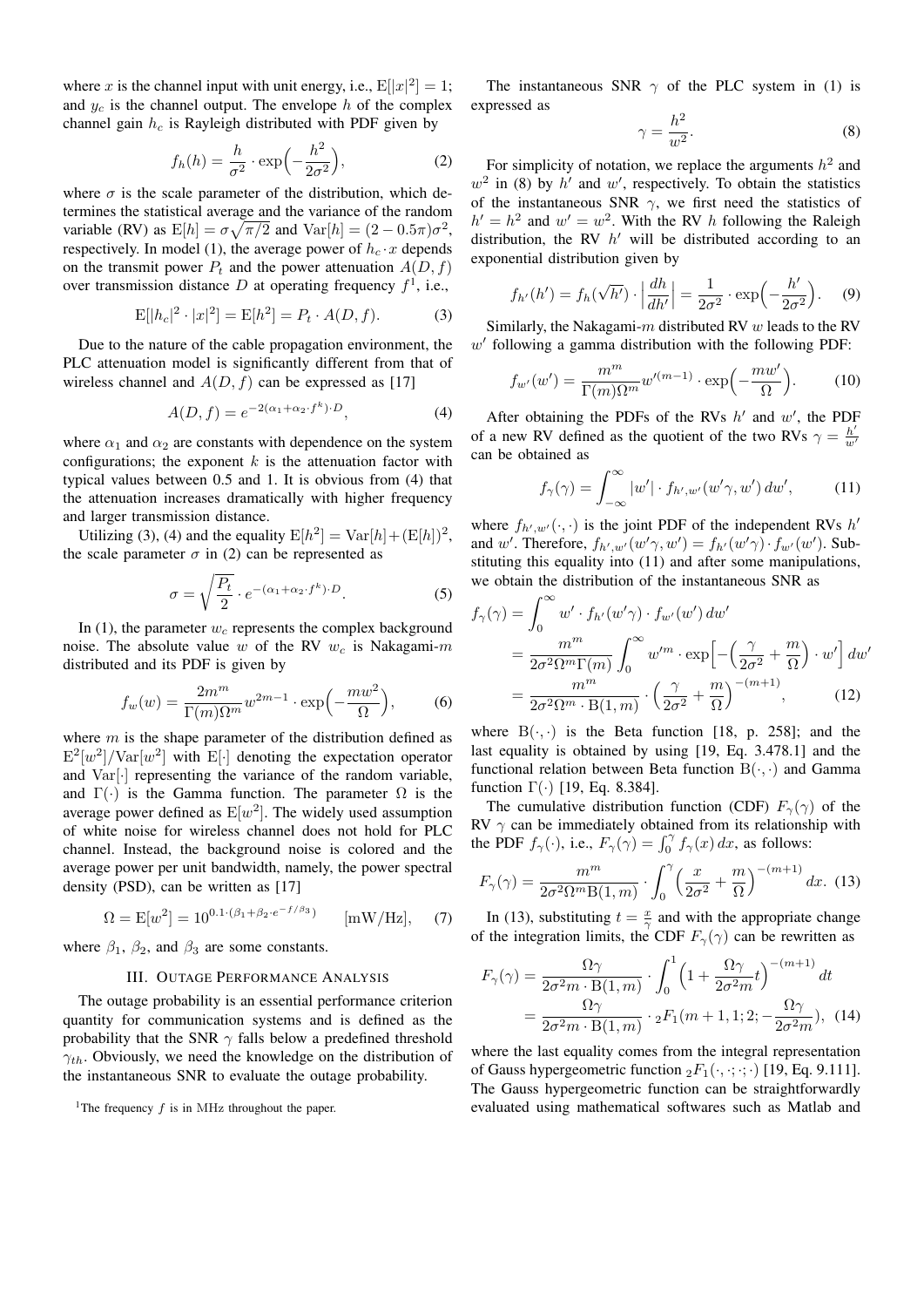Mathematica. Then, the outage probability  $P_{out} = F_{\gamma}(\gamma_{th})$  is simply expressed as

$$
P_{out}(\gamma_{th}) = \frac{\Omega \gamma_{th}}{2\sigma^2 m \cdot B(1, m)} \cdot {}_2F_1\left(m+1, 1; 2; -\frac{\Omega \gamma_{th}}{2\sigma^2 m}\right).
$$
\n(15)

Substituting  $(5)$  and  $(7)$  into  $(15)$ , we can further express the outage probability in terms of the parameters related to the PLC attenuation, fading, and additive noise introduced in Section II.

### IV. BIT ERROR RATE PERFORMANCE ANALYSIS

In this section, we study the BER performance of the PLC system for BPSK signaling under the effects of Rayleigh fading and Nakagami- $m$  background noise.

## *A. System Model for BER Analysis*

Since the BER of the BPSK signals is equal to the BER of the real part (or imaginary part) of the received signals given in (1), we just need to study the real part (or imaginary part) of the signals. The real part  $y_r = \text{Re}[y]$  of the received signal  $y$  in (1) is expressed by

$$
y_r = h_r \cdot s + w_r,\tag{16}
$$

where the BPSK symbols  $s \in \{\pm 1\}$  are equiprobably modulated and transmitted. It is known that the envelope of a complex Gaussian variable is Rayleigh distributed. Hence, the variable  $h_r = \text{Re}[h_c]$  is Gaussian distributed with PDF given by

$$
f_{h_r}(h_r) = \frac{1}{\sqrt{2\pi}\sigma} \cdot \exp\left(-\frac{h_r^2}{2\sigma^2}\right),\tag{17}
$$

where the standard deviation  $\sigma$  of the Gaussian RV has been introduced in (2) and also extended in (5).

The variable  $w_r$  in (16) is related to the Nakagami-m RV w in (6) as follows:  $w_r = \text{Re}[w_c] = \text{Re}[w \cdot e^{j\theta}] = w \cdot \cos \theta$ , where  $\theta$  is the phase of the noise and is uniformly distributed over  $[-\pi, \pi]$ . Then the distribution of the RV  $w_r$  conditioned on  $\theta$  can be simply obtained from its above relationship with the RV w and the PDF  $f_w(\cdot)$  in (6), which is expressed as

$$
f_{w_r|\theta}(w_r) = f_w\left(\frac{w_r}{\cos\theta}\right) \left|\frac{dw}{dw_r}\right| = \frac{1}{\sqrt{(\cos\theta)^2}} \cdot f_w\left(\frac{w_r}{\cos\theta}\right)
$$

$$
= \frac{2w_r^{2m-1} \cdot m^m}{\Gamma(m) \cdot \Omega^m(\cos\theta)^{2m}} \cdot \exp\left(-\frac{mw_c^2}{\Omega(\cos\theta)^2}\right),\tag{18}
$$

where the RVs m and  $\Omega$  have been introduced in (6) and the RV  $\Omega$  is also extended in (7).

# *B. The Optimal and Suboptimal Detectors*

Using some channel estimation technique, an estimate  $\tilde{h}_r$ of the channel gain is produced. In our analysis, we assume a perfect channel estimation, i.e.,  $\widetilde{h}_r = h_r$ . The observation  $y_r$ in (16) is divided by the channel estimate, which results in

$$
d = \frac{y_r}{\widetilde{h}_r} = s + \frac{w_r}{h_r} = s + \hat{w},\tag{19}
$$

where  $\hat{w} = \frac{w_r}{h_r}$  for the sake of notational simplicity.

Utilizing (17), (18) and the independence between the RVs  $w_r$  and  $h_r$ , the PDF  $f_{\hat{w}|\theta}(\hat{w})$  of the RV  $\hat{w}$  conditioned on  $\theta$ can be expressed after some manipulations as

$$
f_{\hat{w}|\theta}(\hat{w}) = \int_{-\infty}^{\infty} |h_r| \cdot f_{w_r|\theta}(\hat{w}h_r) \cdot f_{h_r}(h_r) dh_r
$$
  
\n
$$
= \frac{1}{\sqrt{2\pi}\sigma} \cdot \frac{4\hat{w}^{2m-1}}{\Gamma(m)} \cdot \left(\frac{m}{\Omega(\cos\theta)^2}\right)^m
$$
  
\n
$$
\cdot \int_{0}^{\infty} h_r^{2m} \exp\left(-h_r^2 \left(\frac{m\hat{w}^2}{\Omega(\cos\theta)^2} + \frac{1}{2\sigma^2}\right)\right) dh_r
$$
  
\n
$$
= \frac{\sqrt{2} \cdot \Gamma(0.5) \cdot (\cos\theta)^{-2m} \cdot m^m \cdot \hat{w}^{2m-1}}{\sqrt{\pi}\sigma B(0.5, m) \cdot \Omega^m \cdot \left(\frac{m\hat{w}^2}{\Omega(\cos\theta)^2} + \frac{1}{2\sigma^2}\right)^{m+0.5}}.
$$
\n(20)

Integrating the conditional PDF  $f_{\hat{w}|\theta}(\hat{w})$  over the statistics of the phase  $\theta$ , we obtain the closed-form expression for the PDF  $f_{\hat{w}}(\hat{w})$  of the RV  $\hat{w}$  from Appendix A shown in (21) at the bottom of this page. Substituting  $(5)$  and  $(7)$  into  $(21)$ , we obtain the PDF  $f_{\hat{w}}(\hat{w})$  in terms of the parameters associated with the PLC attenuation, fading, and additive noise.

The optimal detector based on the maximum likelihood (ML) criterion, which is only the function of the decision parameter  $\hat{w}$ , can be mathematically expressed as

$$
\Pr(d|s=1) \geq \Pr(d|s=-1). \tag{22}
$$

The ML detector in (22) can be reformulated, after some straightforward mathematical manipulations, as

$$
g(\hat{w} = d - 1) \geq g(\hat{w} = d + 1),
$$
 (23)

where the function  $q(\cdot)$  is given in (21).

While the detector in (23) is optimal in terms of BER performance, it is extremely complex and requires a lot of computation. A suboptimal detector used in [3] and [20] is given by

$$
d \geq 0. \tag{24}
$$

$$
f_{\hat{w}}(\hat{w}) = \int_{-\pi}^{\pi} f_{\hat{w}|\theta}(\hat{w}) \cdot f_{\theta}(\theta) d\theta = \int_{-\pi}^{\pi} \frac{1}{2\pi} \cdot f_{\hat{w}|\theta}(\hat{w}) d\theta
$$
  
= 
$$
\frac{2\sqrt{2\Omega} \cdot \Gamma(m+0.5)}{\pi\sigma\sqrt{\pi m} \cdot \Gamma(m)} \cdot \underbrace{\left[\frac{3F_2(1, \frac{1}{2}, \frac{1}{2} + m; \frac{3}{2}, \frac{3}{2}; -\frac{\Omega}{2m\sigma^2\hat{w}^2})}{\hat{w}^2} - \frac{(2m+1) \cdot \Omega}{9m\sigma^2\hat{w}^4} \cdot {}_3F_2(2, \frac{3}{2}, \frac{3}{2} + m; \frac{5}{2}, \frac{5}{2}; -\frac{\Omega}{2m\sigma^2\hat{w}^2})\right]}_{g(\hat{w})}.
$$
(21)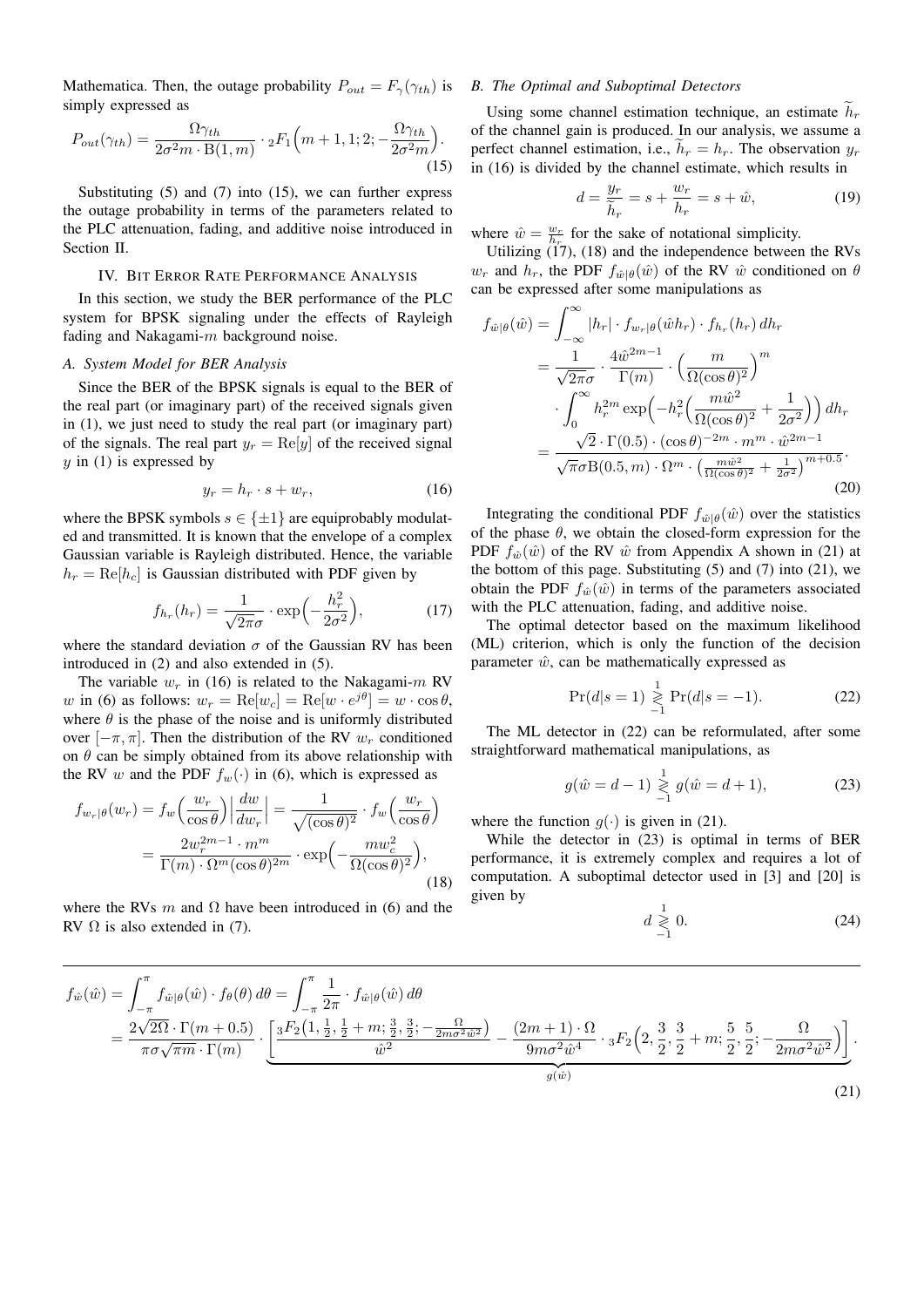Despite that the threshold-based detector in (24) is not optimal for communication systems over fading channels with Nakagami- $m$  additive noise, it is much simpler and more practical for time critical missions. For a rough comparison, the elapsed time for the optimal ML based detector is around 1.07 seconds when running the program with Matlab R2015b 8.6.0.267246 on a Microsoft Windows<sup>®</sup> machine with Intel(R) Core(TM) i7-3740QM 2.70GHz CPU; while the elapsed time is less than 0.008 seconds for the suboptimal detector running with the same configuration. In addition, the suboptimal detector also suffices for our analysis on the impact of various PLC channel characteristics on the PLC system performance, which were not covered in other related works.

With the suboptimal detector in (24), the average BER of the binary transmitted symbols over Rayleigh fading with Nakagami- $m$  distributed additive noise can be written as

$$
P_e = \int_1^\infty f_{\hat{w}}(\hat{w}) d\hat{w},\tag{25}
$$

where  $f_{\hat{w}}(\hat{w})$  is given in (21). It is not possible to obtain closed-form expressions for the integral in (25), but it is simple and straightforward to evaluate it numerically using mathematical softwares such as Matlab and Mathematica.

### *C. Optimal Transmission Frequency*

Different from its wireless counterpart, the transmission frequency of the PLC system influences both the attenuation and the noise that the system will experience. It is intuitive to see that with the same fading and noise distributions, the channel with the highest average SNR will outperform. Then, we start with the average SNR  $\overline{\gamma}$  of the channel given by

$$
\overline{\gamma} = \frac{\mathcal{E}[h^2]}{\mathcal{E}[w^2]} = \frac{P_t \cdot e^{-2(\alpha_1 + \alpha_2 \cdot f^k) \cdot D}}{10^{0.1 \cdot (\beta_1 + \beta_2 \cdot e^{-f/\beta_3})}}.
$$
(26)

Then, the optimal frequency  $f_{opt}$  in terms of BER and outage probability can be obtained with the gradient descent method, i.e., taking the first derivative of the strictly monotonic increasing function  $log_{10}(\overline{\gamma})$  with respect to f and setting the derivative to 0:

$$
\frac{d}{df} \left[ -2D \cdot (\alpha_1 + \alpha_2 \cdot f^k) \cdot \log_{10} e - 0.1 \cdot (\beta_1 + \beta_2 \cdot e^{-f/\beta_3}) \right]
$$
  
22. bD(12.2) +  $h^{k-1} + \frac{0.1\beta_2}{2} - f/\beta_3$ 

$$
= -2\alpha_2 k D(\log_{10} e) f^{k-1} + \frac{0.1/2}{\beta_3} e^{-f/\beta_3} = 0.
$$
 (27)

The solution to the above equation in (27) cannot be expressed with elementary functions and a solution of the equation in terms of Lambert W function is derived from Appendix B as follows:

$$
f_{opt} = (k-1)\beta_3 \cdot W\left(\frac{\left(20(\log_{10}e)\alpha_2 k D \cdot \beta_3^k\right)^{\frac{1}{1-k}}}{(k-1)\cdot \beta_2^{\frac{1}{1-k}}}\right), (28)
$$

where  $W(\cdot)$  is the Lambert W function (a.k.a., Omega function), which is defined as the multi-valued inverse of the function  $x \mapsto xe^x$  [21]. It can be effectively evaluated using the Matlab function  $lambertw(\cdot, \cdot)$ . Obviously, the optimal carrier frequency is a function of the transmission distance D, which is quite different from that of wireless communications.

TABLE I: Simulation Parameters

| attenuation model parameters                                                                          |                |                 |
|-------------------------------------------------------------------------------------------------------|----------------|-----------------|
| $\alpha_1 = 9.33 \times 10^{-3} \text{ m}^{-1}$ $\alpha_2 = 5.1 \times 10^{-3} \text{ s/m}$ $k = 0.7$ |                |                 |
| noise model parameters (residential environment)                                                      |                |                 |
| $\beta_1 = -125$                                                                                      | $\beta_2=35$   | $\beta_3 = 3.6$ |
| noise model parameters (industrial environment)                                                       |                |                 |
| $\beta_1 = -123$                                                                                      | $\beta_2 = 40$ | $\beta_3 = 8.6$ |
| Nakagami- $m$ parameter: $m = 0.8$                                                                    |                |                 |

### V. NUMERICAL RESULTS

In this section, the analytical expressions presented in the previous sections are evaluated numerically and validated using simulations. We adopt the PLC channel parameter values shown in Table I, which are the experimental data from field measurements conducted in residential and industrial environments [22], [23].

Figure 1 displays the outage probability for different frequencies and threshold SNR in the measured residential and industrial environments. It can be seen that the outage probabilities at different frequencies are significantly different. Given the same propagation environment, the outage probability is greater for higher values of threshold SNRs, which is in accordance with the fact that the outage probability is the CDF of instantaneous SNR. Meanwhile, the outage performance in the measured industrial environment is much worse than that in the measured residential environment. This is due to stronger disturbance by large electrical loads in the industrial scenario, which leads to higher background noise level compared to that in the residential environment.

The average BER performance versus input power under different propagation conditions is shown in Fig. 2. A high dependency of the BER on the transmission frequency can be observed from the results. The BER also increases significantly with longer transmission distance. When the Nakagami- $m$ parameter increases, the BER performance degrades slightly.

Figure 3 compares the BER performance under the electromagnetic compatibility (EMC) regulations in three different regions, i.e., the Federal Communications Commission (FCC) Part 15 from the United States, German Law NB30, and



Fig. 1: Outage probability v.s. input power per unit bandwidth with different frequencies,  $\gamma_{th} = 10$  unless stated otherwise,  $D = 100$  m.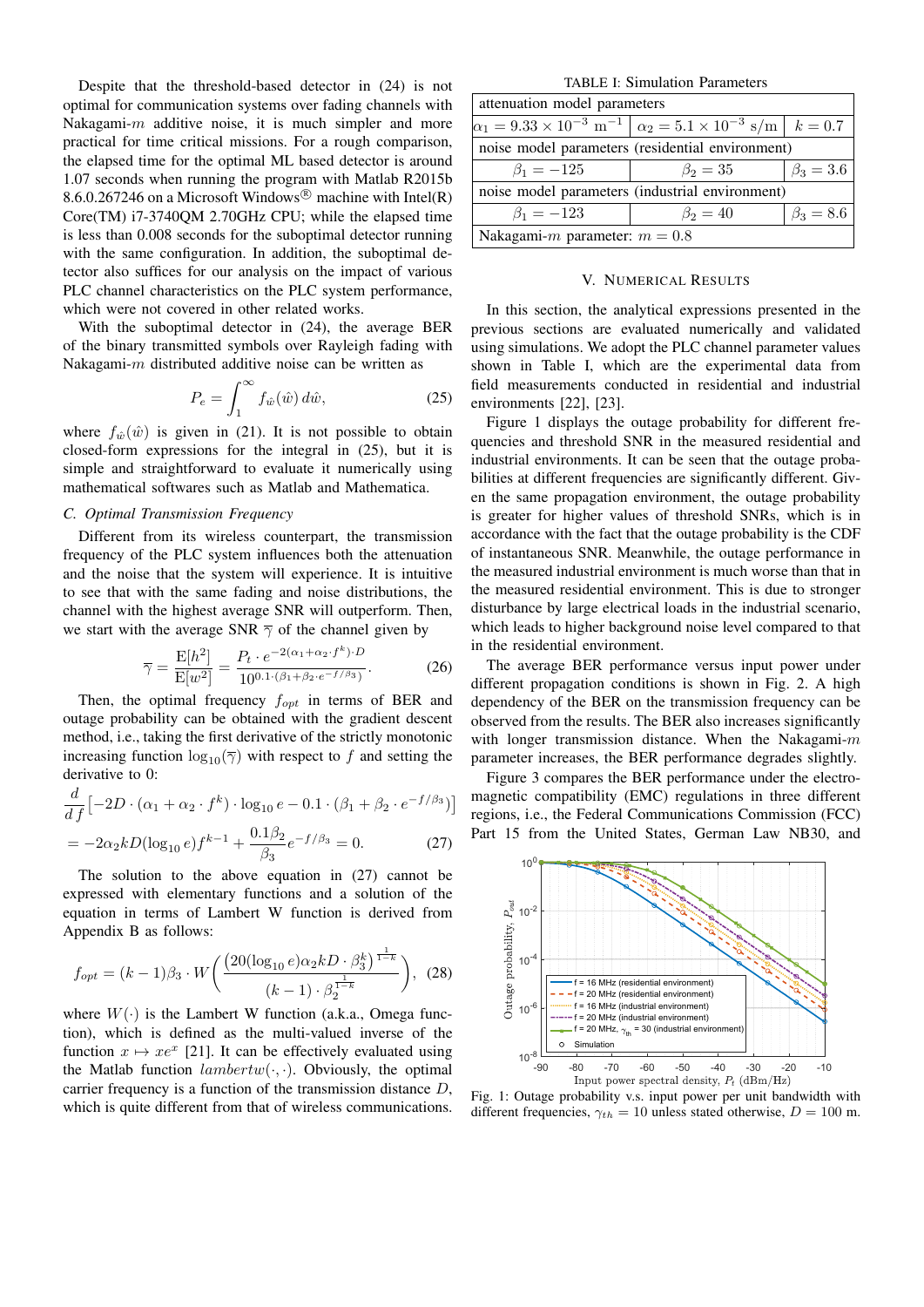

Fig. 2: Average BER v.s. input power per unit bandwidth with different transmission lengths and frequencies in residential environment.



Fig. 4: Average BER v.s. transmission frequency with different transmission lengths, the input PSD is -20 dBm/Hz.

EN55022 Class B from the European Union [17]. EMC regulations in different regions pose different requirements on transmit power. These differences from the regulations clearly result in different achievable performance in different regions.

Figure 4 illustrates the average BER against carrier frequency with different transmission lengths in the measured residential and industrial environments. For a given wireless channel with fixed transmit power and propagation distance, larger carrier frequency generally indicates worse BER performance due to higher attenuation. This is only partially true for the power line channel due to its different characteristics of the background noise. For a PLC link, the BER first decreases with larger carrier frequency before reaching the optimal frequency, then it increases with increasing frequency. Also, this optimal transmission frequency is lower for longer transmission distance. This monotone decreasing trend can also be seen from Fig. 5, which illustrates the relationship between the PLC transmission distance and the corresponding optimal carrier frequency in terms of BER. By comparing the longest transmission distance in the contour plot and the optimal frequency curve in Fig. 5, the validity of the expression (28) is verified.

# VI. CONCLUSION

In this paper, we studied the impact of PLC channel characteristics on the PLC system performance. The effects of the



Fig. 3: Average BER v.s. distance in the industrial and residential environments under three different EMC regulations,  $f = 3.6 \text{ MHz}$ .



Fig. 5: Contour plot of  $log_{10}(P_e)$  for different transmission frequency and distance in the measured residential environment.

channel characteristics including frequency-distance dependent attenuation, Rayleigh fading, and colored Nakagami- $m$ like additive noise, on the outage and BER performance of the PLC system were evaluated. Exact closed-form expressions for the SNR and expressions for the average BER were derived. The analytical expressions were validated using Monte Carlo simulation results.

### APPENDIX A

## DERIVATION OF THE PDF  $f_{\hat{w}}(\hat{w})$  OF THE RV  $\hat{w}$  IN (21)

It is not quite straightforward to solve the integral  $f_{\hat{w}}(\hat{w}) =$  $\int_{-\pi}^{\pi} \frac{1}{2\pi} \cdot f_{\hat{w}|\theta}(\hat{w}) d\theta$  directly. Thus, we first make a change of RV  $z = \hat{w}^2$  and solving for  $f_z(z)$  by differentiating its CDF  $F_z(z)$ , then we obtain the desired expression with a change of RV again.

Using the same rationale as in (9), the PDF  $f_{z|\theta}(z)$  of the RV  $z = \hat{w}^2$  conditioned on  $\theta$  is expressed as

$$
f_{z|\theta}(z) = \frac{\Gamma(m+0.5) \cdot m^m z^{m+1}}{\sqrt{2\pi}\sigma\Omega^m(\cos\theta)^{2m} \cdot \Gamma(m) \cdot \left(\frac{mz}{\Omega(\cos\theta)^2} + \frac{1}{2\sigma^2}\right)^{m+0.5}}.
$$
\n(29)

From (29), the CDF  $F_{z|\theta}(z)$  of z conditioned on  $\theta$ , i.e.,  $F_{z|\theta}(z) = \int_0^z f_{z|\theta}(x) dx$ , can be written as

$$
F_{z|\theta}(z) = \frac{\Gamma(m+0.5)m^m}{\sqrt{2\pi}\sigma\Omega^m(\cos\theta)^{2m}\Gamma(m)} \cdot \int_0^z \frac{x^{m+1} dx}{\left(\frac{mx}{\Omega(\cos\theta)^2} + \frac{1}{2\sigma^2}\right)^{m+0.5}}.
$$